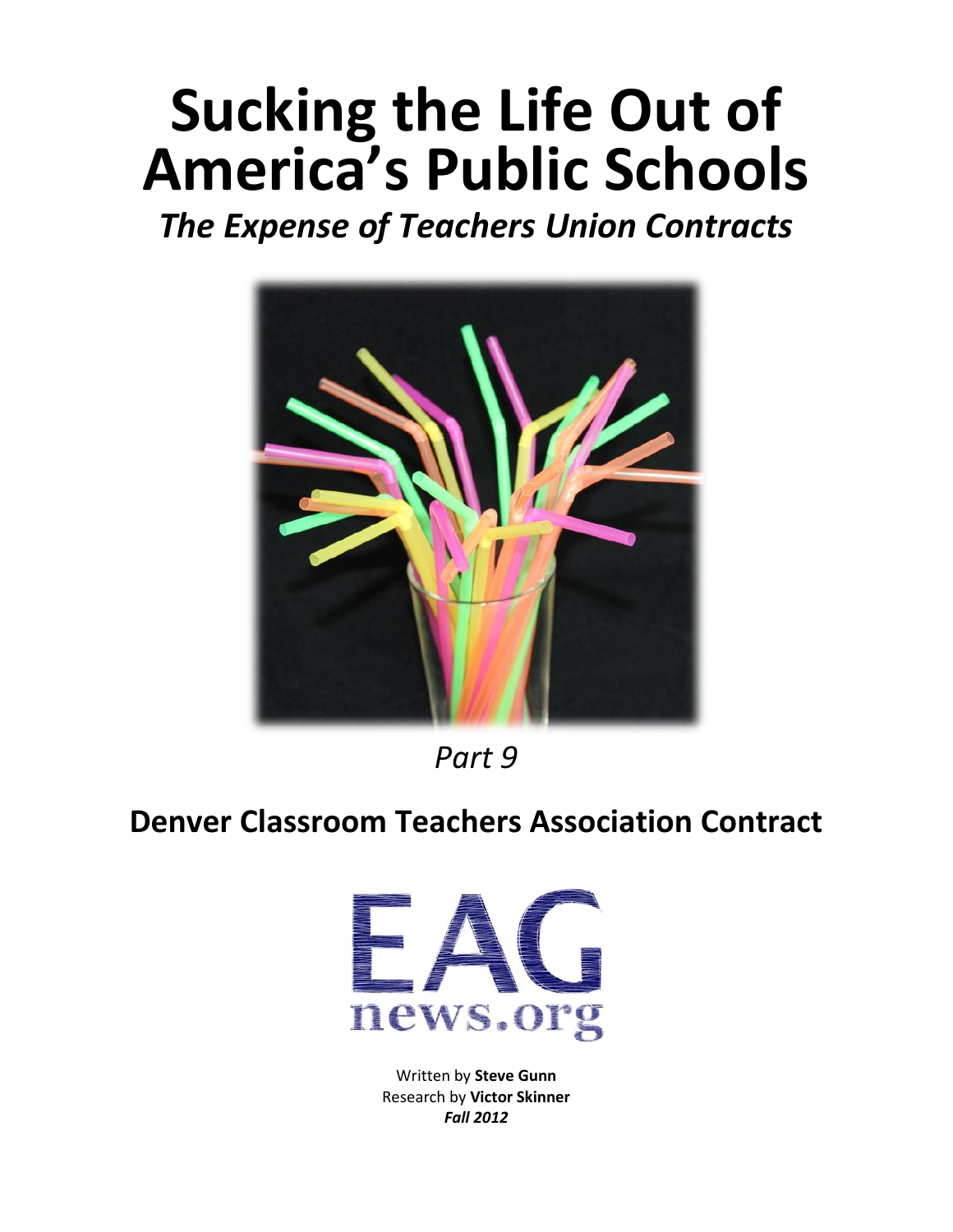## **How much do Denver Public Schools spend on runaway union labor costs?**

 The Denver school board is asking voters to approve "the biggest school tax package in Colorado history" in the Nov. 6 election.

 The district is seeking \$515 million in new taxes for repairs to facilities and extra operating revenue.

 District officials say the additional revenue is necessary due to the "perfect storm of increasing enrollment, state funding cuts and aging buildings."

 But before voters head to the polls, they may want to know what their district has done, or plans to do, about runaway union labor costs.

 Union labor comprises a huge percentage of costs in every government school district in the nation, and Denver is no exception. Most of those costs can be traced to collective bargaining agreements (CBAs) negotiated with local teachers unions.

 In the past, when the economy was in better shape and tax revenue was plentiful, schools could afford many of those contractual perks without having to deplete their budgets. But in recent years the recession has reduced local tax revenues and forced states to decrease funding for government schools. That has forced many districts to alter their budgets dramatically.

 But too many districts have aimed the budget ax at student services instead of labor costs. Because many of the labor costs are contractual, teachers unions have no legal responsibility (and very little willingness) to give up expensive perks guaranteed by their CBAs.

 That means school services necessarily shrink while teachers and other union members hang on to all of their goodies.

 In 2009-10 and 2010-11, for example, the Denver school district cut a combined \$34 million out of its general fund budget to make ends meet, according to media reports. There were large reductions in administrative and support staff, increases in class sizes, and large cuts to transportation services, among other things.

 But during the 2010-11 school year, the district still paid out \$21.4 million in automatic, annual salary increases for teachers, regardless of classroom performance; \$23.8 million for an employee benefit allowance, \$311,542 in reimbursement for unused teacher sick days, and many other similar expenses.

 We only looked at a sampling of labor costs from that year and came up with potential savings of close to \$37.5 million. That's money that could have been used to fully restore the district budget without dramatically altering anyone's compensation.

 We urge Denver residents to dig deeper into the school district's labor budget, and ask school officials if this kind of spending is still going on, despite the financial difficulties facing the district. The waste will only continue unless taxpayers demand otherwise.

 The following dollar figures, representing labor spending in 2010-11, were provided by Denver Public Schools.

#### *TEACHERS UNION LABOR COSTS*

 **Total labor expenses for Denver Public Schools in 2010-11 came to \$711 million. Salary and benefits for members of the Denver Classroom Teachers Association totaled \$418 million, or nearly 60 percent of the total labor budget.**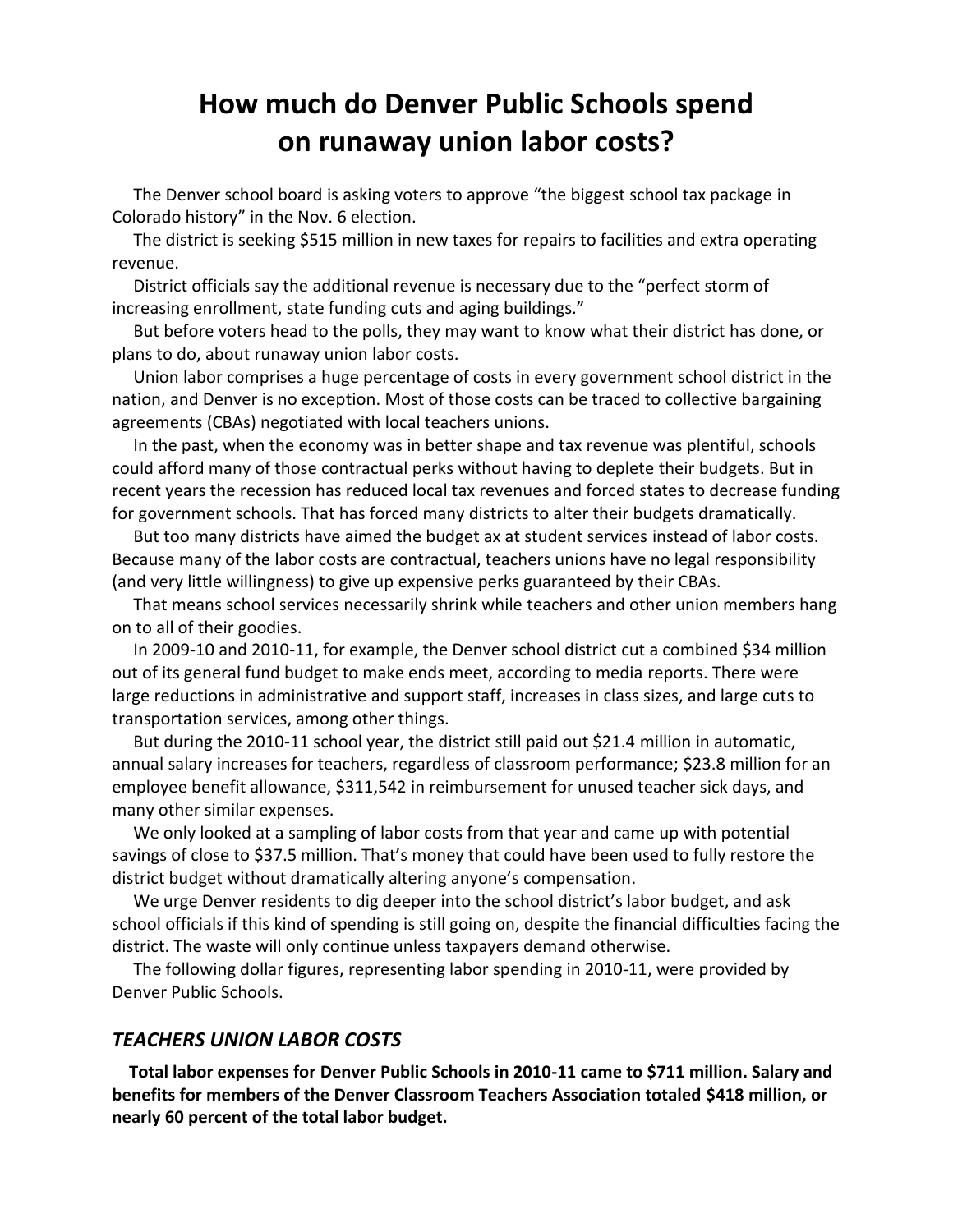#### *AUTOMATIC, ANNUAL STEP INCREASES*

 These are a common cost for school districts around the nation. Most CBAs stipulate that the majority of teachers must receive automatic pay raises every year, based on seniority and the number of graduate credits earned. Classroom effectiveness is not considered in this annual raise.

 **The Denver school district paid out \$21.4 million for automatic, annual "step" wage increases in 2010-11.**

#### *PROFESSIONAL LEAVE*

 The CBA allows teachers to take paid days off for professional development, one year of sabbatical leave at half salary, or vocational educational professional leave at full salary (provided any money earned during the vocational leave is returned to the district, up to the amount of regular teaching salary).

 **Members of the teachers union took a combined 7,181 professional, sabbatical or vocational proficiency leave days in 2010-11. That total, multiplied by the minimum cost of a daily substitute, equals an estimated \$671,782.**

#### *SUBSTITUTE TEACHER COSTS*

 According to the CBA, the district provides each teacher 10 days of paid sick leave per 184 day work year, which carry over and can be accumulated from year to year. Teachers are also provided four personal days per year. Unused personal days convert to unused sick days, which can be converted to cash by employees. According to the district, Denver's 4,302 classroom teachers took a total of 14,086 sick and personal days in 2010-11.

 We suspect that number may be inaccurate, based on absentee figures we've obtained from similarly sized districts.

 Members of the teachers union took a combined 7,181 professional, sabbatical or vocational proficiency leave days in 2010-11 (as mentioned above). Those absences clearly drove up the substitute teacher cost.

 The CBA stipulates the following rates for substitute teachers: Retired teachers who sub earn \$110.01 per day, and \$154.50 per day after they sub for 60 days in one school year. Daily subs earn \$93.55 per day, and \$141.11 per day after 60 days in one school year.

 **The Denver school district paid out \$1.9 million for substitute teachers in 2010-11.**

#### *REIMBURSEMENT FOR UNUSED SICK DAYS*

 According to the CBA, the district reimburses union members for up to 184 days of unused, accumulated sick leave. This is payable upon retirement, or on an annual basis if the employee chooses to cash out only the previous year's unused sick days.

 **The Denver school district paid out \$331,542 as reimbursement for unused sick days in 2010-11.**

#### *EXTRACURRICULAR COSTS*

 The school district pays extra salary for union members (and presumably others) who coach school sports teams or advise or oversee other extracurricular programs. There are 43 salaried positions listed on the chart, including \$281,609 for basketball coaches, \$197,452 for football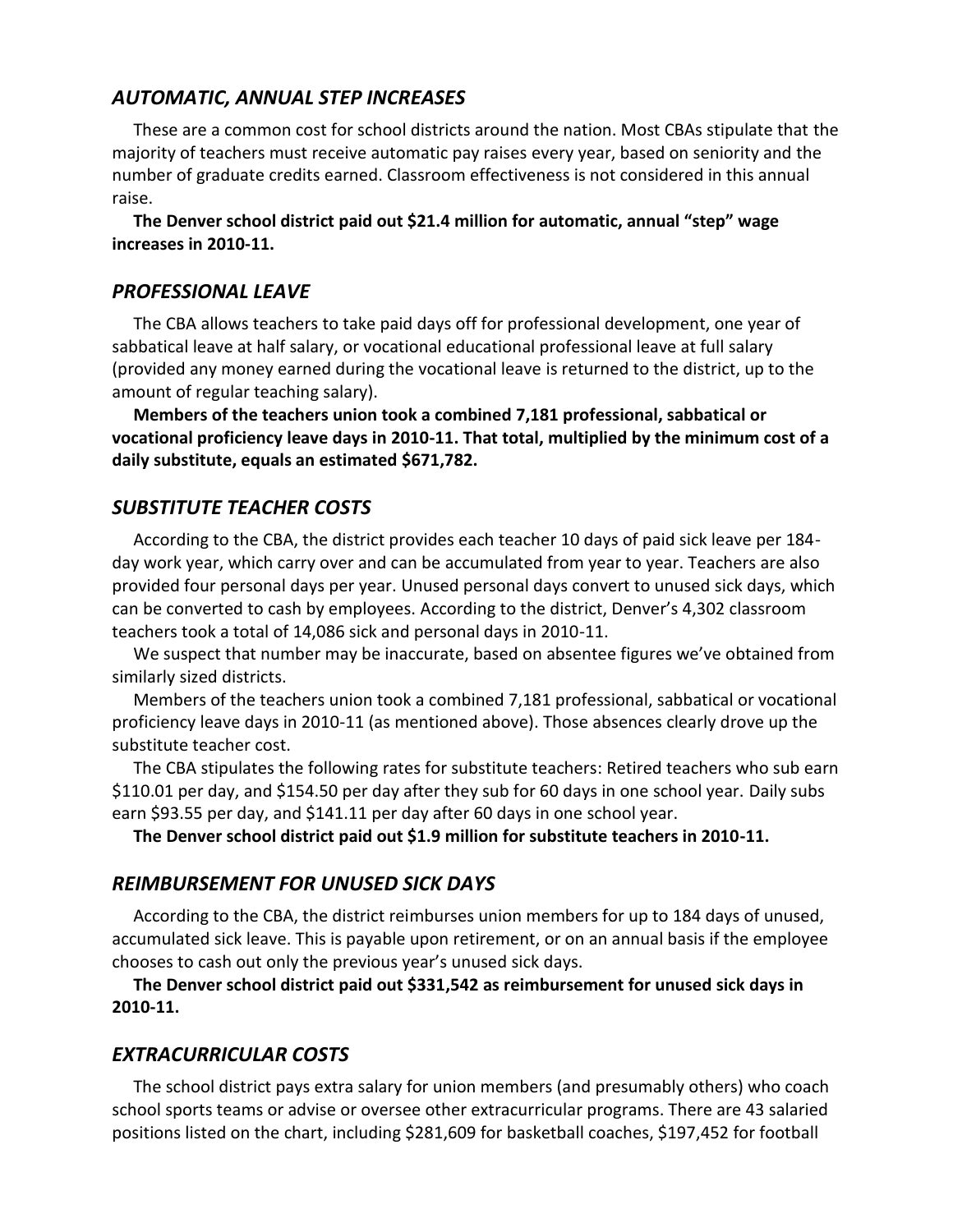coaches, \$135,589 for "volleyball" (the word coach is not included in the description), \$85,708 for baseball coaches and \$93,082 for track coaches. Even the forensics director made \$68,885.

 **The Denver school district paid out \$5.8 million to employees to coach or oversee various student extracurricular activities in 2010-11.**

#### *UNION PRESIDENT LEAVE TIME*

 The CBA requires the district to give the teacher who serves as the local union president paid leave to perform union duties on a full time basis. The president draws his or her regular salary and full benefits while on leave. The union is required to reimburse the district for the cost of a replacement teacher, which in all likelihood costs much less than the president, who is generally a veteran teacher who has moved up the salary scale. The CBA also says the district must allow teachers who are union officials (besides the president) up to 150 paid leave days per year to perform union business. The union only reimburses for the cost of daily substitutes if the union uses more than 150 days.

 **The Denver school district paid out \$72,714 in salary and \$9,184 in benefits to the president of the teachers union to take full time leave to conduct union business in 2010-11. The district also paid out an estimated \$14,032 (based on the minimum substitute rate) for 150 days of "association leave time."** 

#### *BENEFITS ALLOWANCE*

 According to the CBA, the benefits allowance is extra compensation to help union members pay their portion of the cost for health, dental and vision insurance. The contract also says the allowance "is not merely to provide an amount equal to the prices of health, dental and vision insurance, but to pay an extra amount that plays a significant role in enhancing the district's competitive position in attracting and retaining teachers."

 **The Denver school district paid out \$23.8 million in benefits allowance in 2010-11.**

#### *SICK LEAVE PAYMENTS FOR SUBSTITUTE TEACHERS*

 The CBA stipulates that substitute teachers must receive one day of paid sick leave for every 18 days of employment.

 **The Denver school district paid out \$51,451 in sick leave payments for long-term substitutes in 2010-11.**

#### *LONGEVITY INCREMENTS*

 These are extra salary bonuses available based on a union employee's length of stay with the district. According to the CBA, "longevity increments are awarded after the completion of 15 years of Denver Public Schools experience and each 5 year period thereafter."

 **The Denver school district paid out \$301,398 in longevity increments in 2010-11.**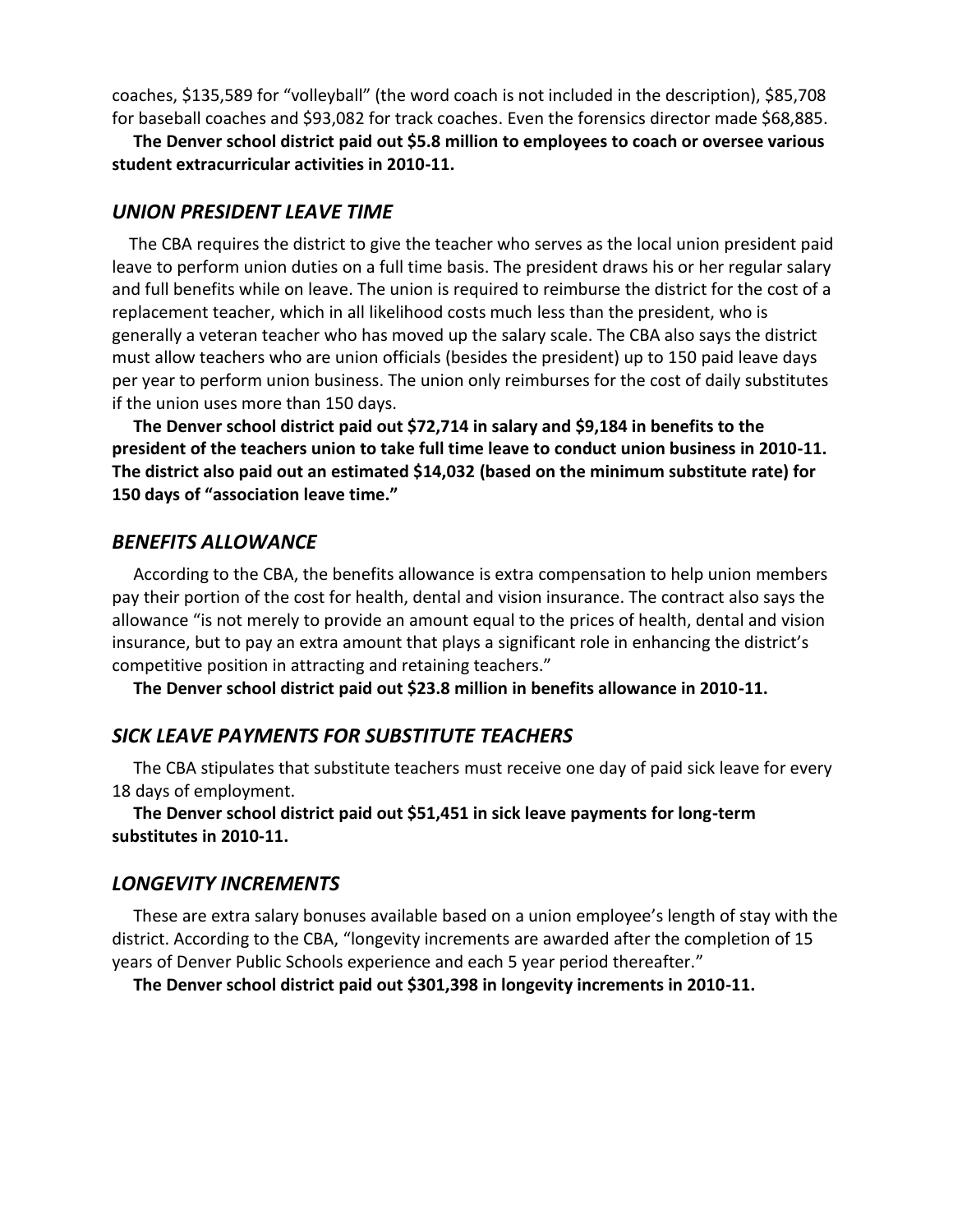### *HOW THE DISTRICT COULD HAVE SAVED MONEY*

 Media reports tell us that Denver Public Schools cut a combined \$34 million from its budget in 2009-10 and 2010-11. Based on our sampling of labor costs, we believe the district could have saved at least that much (and probably much more) by suspending or eliminating many extra labor costs mandated by the CBA. That sort of logical move would have required the courage of the school board and cooperation of the teachers union.

Eliminate automatic, annual step raises for one year **1998** and 1991 and 1991 and 1991 and 1991 and 1991 and 199 Cut the benefits allowance budget in half for one year  $\vert$  \$11.9 million Cut extracurricular costs by  $\frac{1}{2}$  by cutting salaries and seeking volunteers  $\left| \right|$  \$2.9 million Cut substitute cost by 1/3 by reducing sick, professional days and sub pay  $\sim$  \$633,000 Suspend or eliminate reimbursement for unused sick days for one year  $\vert$  \$331,542 Suspend longevity increment payments for one year \$301,398 \$301,398 Suspend paid sick days for long-term subs for one year  $\vert$  \$51,451 Cut union leave time costs by billing union dollar for dollar  $\vert$  \$51,900 **TOTAL SAVINGS \$37.5 million**

Our suggestions, based on the information we received, are below: